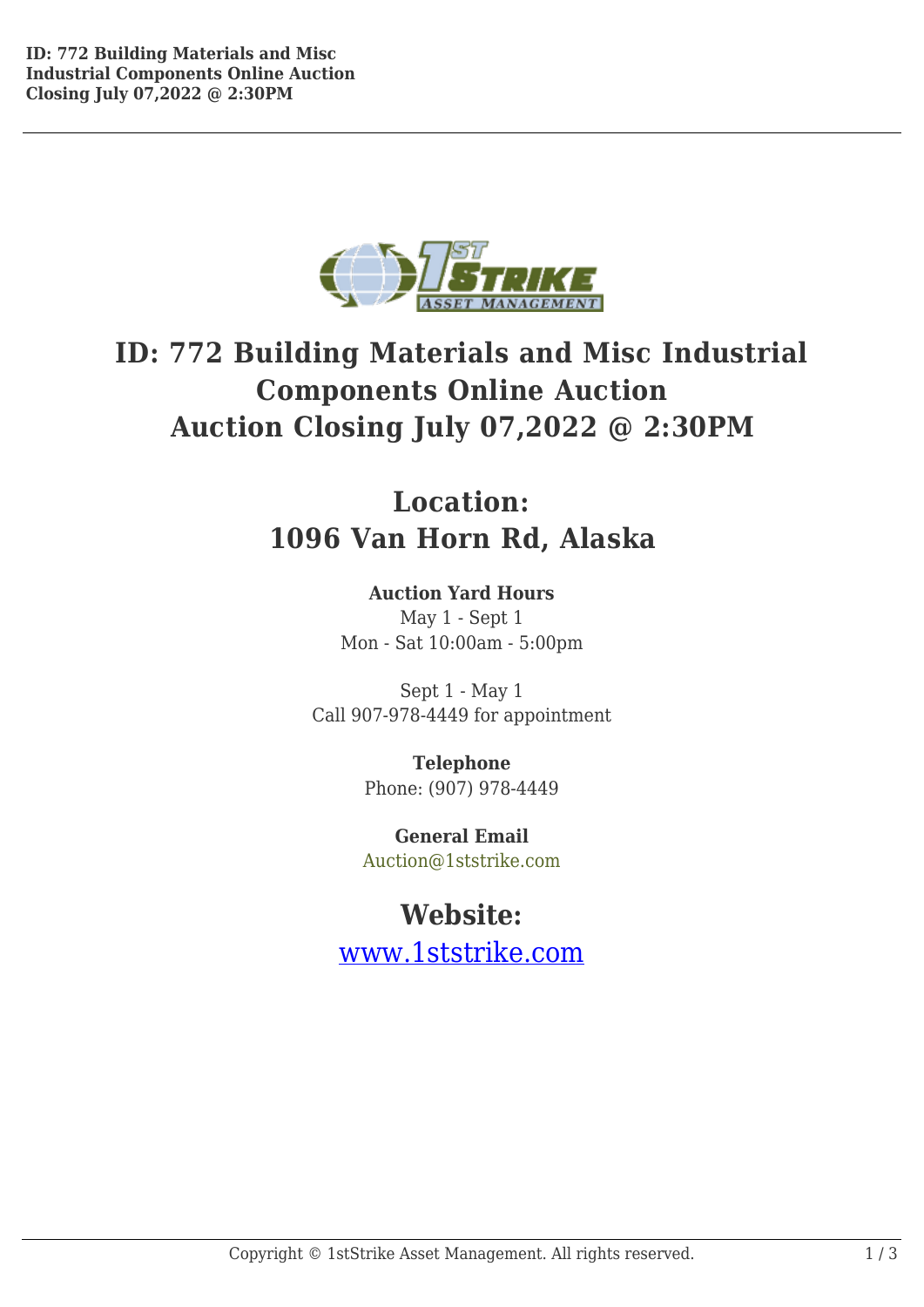### **ID: 772 Building Materials and Misc Industrial Components Online Auction Closing July 07,2022 @ 2:30PM**

| Lot | Description                                                                                                    |
|-----|----------------------------------------------------------------------------------------------------------------|
| 1   | 3 ROLLS, LANDSCAPING FELT, 15FT WIDE, UNK LENGTH                                                               |
| 2   | <b>OVERHEAD DOOR RAIL</b>                                                                                      |
| 3   | <b>1 ASSORTMENT. STEEL I-BEAMS</b>                                                                             |
| 4   | 1 PALLET. STEEL BEAMS, 2EA, APPROX 15FT LONG                                                                   |
| 5   | 11 EACH, BIRCH LIVE EDGE SLABS, VARIOUS LENGHTS: 7FT6IN TO 13FT, VARIOUS THICKNESSES: 1IN<br><b>TO 1 1/2IN</b> |
| 6   | 7 EACH. BIRCH LIVE EDGE SLABS, VARIOUS LENGTHS: 8FT TO 12FT, VARIOUS THICKNESSES: 2IN TO<br>3IN                |
| 7   | 17 EACH, BIRCH LIVE EDGE SLABS, VARIOUS LENGTHS: 30IN TO 72IN, VARIOUES THICKNESSES: 1IN<br><b>TO 2 1/2IN</b>  |
| 8   | FUEL TANK, GREER 300GAL, STEEL CONSTRUCTION                                                                    |
| 9   | FUEL TANK, GREER 300GAL, STEEL CONSTRUCTION                                                                    |
| 10  | FUEL TANK, GREER 300GAL, STEEL CONSTRUCTION                                                                    |
| 11  | FUEL TANK, GREER 300GAL, STEEL CONSTRUCTION                                                                    |
| 12  | <b>STEEL PLATFORM WITH GRATE</b>                                                                               |
| 13  | 1 BOX. ROOFING MEMBRANE                                                                                        |
| 14  | 3 PALLETS. MISC FURNITURE, INCLUDING: OFFICE CHAIRS, METAL DESK, 2EA WOODEN STORAGE<br><b>RACKS</b>            |
| 15  | 1 BOX. ASSORTED CONSTRUCTION SITE FENCE BRACKETS, GALVANIZED STEEL                                             |
| 16  | 3 PALLETS, MISC FENCING, INCLUDING: 5FT CHAIN LINK, 7FT CHAIN LINK, 8FT CHAIN LINK, 8FT<br>PRIVACY CHAIN LINK  |
| 17  | <b>3 PALLETS. FENCING, 8FT PRIVACY CHAIN LINK</b>                                                              |
| 18  | 1 ASSORTMENT. SCREW JACK SUPPORTS, STEEL CONSTRUCTION, VARIOUS LENGTHS                                         |
| 19  | 2 PALLETS. MISC CONCRETE BLOCKS, INCLUDING: RETAINING WALL KEYSTONES                                           |
| 20  | 4 PALLETS. MISC CONCRETE BLOCKS, INCLUDING: RETAINING WALL KEYSTONES, PAVERS                                   |
| 21  | 2 PALLETS. MISC CONCRETE BLOCKS, INCLUDING: RETAINING WALL KEYSTONES, CORED BLOCK                              |
| 22  | 2 PALLETS. MISC CONCRETE BLOCKS, INCLUDING: RETAINING WALL KEYSTONES, CORED BLOCK                              |
| 23  | 1 BOX. FERTILIZER, ALASKA GARDEN AND PET SUPPLY, 20% NITROGEN, 20 PHOSHORIC ACID, 10<br><b>SOLUBLE POTASH</b>  |
| 24  | <b>VERTICAL PROPANE TANK</b>                                                                                   |
| 25  | 3 BOXES, MISC ABS PIPE FITTINGS, INCLUDING: 2IN, 2 1/2IN, 3IN, ELBOWS, TEES                                    |
| 26  | 1 PALLET. MISC COPPER TUBING, INCLUDING: 2 1/2IN, 2IN, 1 3/4, 1 1/2, 3/4                                       |
| 27  | 1 PALLET. MISC ANGLE STEEL, 3IN X 3IN X 16IN                                                                   |
| 28  | 2 PALLETS. MISC CABLE TRAY                                                                                     |